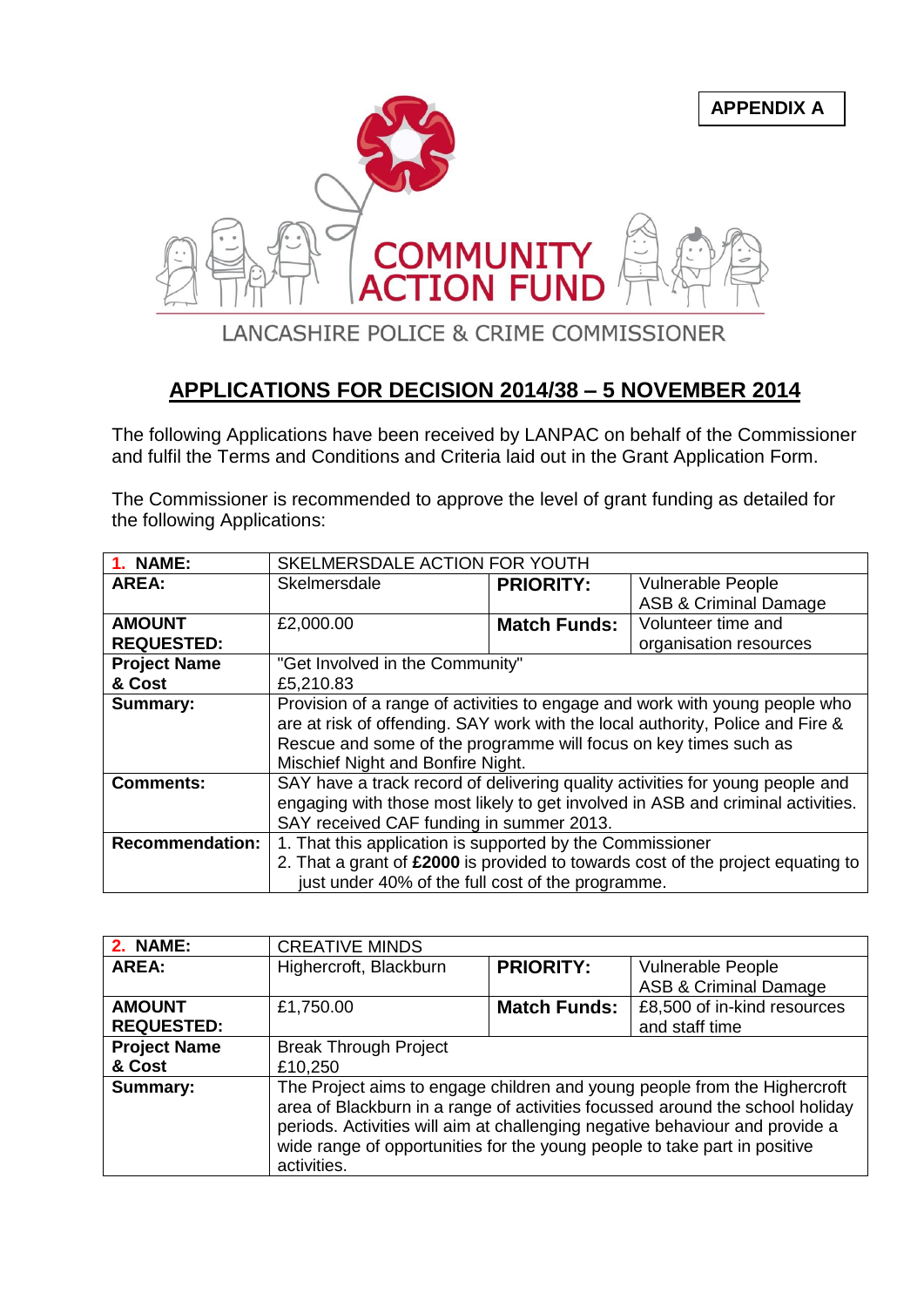| <b>Comments:</b> | Creative Minds are based at the Energy Zone (formerly the Roman Road             |  |
|------------------|----------------------------------------------------------------------------------|--|
|                  | Community Centre) and work with a wide range of local partners including         |  |
|                  | the local council, Police, Schools and Blackburn College.                        |  |
|                  | <b>Recommendation:</b> 1. That this application is supported by the Commissioner |  |
|                  | 2. That a grant of £1750 is provided to towards cost of the project equating to  |  |
|                  | just under 20% of the total cost.                                                |  |

| <b>3. NAME:</b>        | <b>TRAMSHED THEATRE COMPANY</b>                                                                                                                                                                                                                                                                                                                                                                                                                                                                                             |                     |                                                                              |
|------------------------|-----------------------------------------------------------------------------------------------------------------------------------------------------------------------------------------------------------------------------------------------------------------------------------------------------------------------------------------------------------------------------------------------------------------------------------------------------------------------------------------------------------------------------|---------------------|------------------------------------------------------------------------------|
| AREA:                  | Blackpool                                                                                                                                                                                                                                                                                                                                                                                                                                                                                                                   | <b>PRIORITY:</b>    | Vulnerable People                                                            |
| <b>AMOUNT</b>          | £2,500                                                                                                                                                                                                                                                                                                                                                                                                                                                                                                                      | <b>Match Funds:</b> | <b>Children in Need Grant</b>                                                |
| <b>REQUESTED:</b>      |                                                                                                                                                                                                                                                                                                                                                                                                                                                                                                                             |                     | £7,294                                                                       |
| <b>Project Name</b>    | Make A Change                                                                                                                                                                                                                                                                                                                                                                                                                                                                                                               |                     |                                                                              |
| & Cost                 | £9,794.00                                                                                                                                                                                                                                                                                                                                                                                                                                                                                                                   |                     |                                                                              |
| <b>Summary:</b>        | The TramShed Theatre Company run sessions over a 7 month period that<br>are open to all residents in the Blackpool and Wyre area but focusses on<br>individuals who would not normally engage or take part in local activities.<br>The sessions address a range of issues and concerns raised by local<br>people, including topics such as ASB, community safety, crime prevention<br>etc.<br>The project will tackle these issue through the use of a range of performing<br>arts leading up to a Production in July 2015. |                     |                                                                              |
| <b>Comments:</b>       | TramShed have been operating for 7 years.                                                                                                                                                                                                                                                                                                                                                                                                                                                                                   |                     |                                                                              |
| <b>Recommendation:</b> | 1. That this application is supported by the Commissioner                                                                                                                                                                                                                                                                                                                                                                                                                                                                   |                     |                                                                              |
|                        | 2. That a grant of £2000 is provided to towards cost of the project.                                                                                                                                                                                                                                                                                                                                                                                                                                                        |                     |                                                                              |
|                        |                                                                                                                                                                                                                                                                                                                                                                                                                                                                                                                             |                     | 3. That this is conditional on demonstrating that the issues being addressed |
|                        | clearly support the Commissioner's priorities                                                                                                                                                                                                                                                                                                                                                                                                                                                                               |                     |                                                                              |

| 4. NAME:               | NELSON FC IN THE COMMUNITY                                                                                                                                                                                                              |                     |                         |
|------------------------|-----------------------------------------------------------------------------------------------------------------------------------------------------------------------------------------------------------------------------------------|---------------------|-------------------------|
| <b>AREA:</b>           | Nelson & Pendle                                                                                                                                                                                                                         | <b>PRIORITY:</b>    | ASB & Criminal Damage   |
| <b>AMOUNT</b>          | £2,330                                                                                                                                                                                                                                  | <b>Match Funds:</b> | None                    |
| <b>REQUESTED:</b>      |                                                                                                                                                                                                                                         |                     | Resources and equipment |
|                        |                                                                                                                                                                                                                                         |                     | from Nelson FC.         |
| <b>Project Name</b>    | Nelson FC in the Community                                                                                                                                                                                                              |                     |                         |
| & Cost                 | £2,330                                                                                                                                                                                                                                  |                     |                         |
| Summary:               | A 16 week sports coaching programme for young people who are currently<br>engaged in anti-social behaviour. The programme aims to train some of the<br>young people as community champions to increase involvement in the<br>programme. |                     |                         |
| <b>Comments:</b>       | This programme will link into the on-going work in the Pendle area and assit                                                                                                                                                            |                     |                         |
|                        | in the provision of alternative activities for young people.                                                                                                                                                                            |                     |                         |
| <b>Recommendation:</b> | 1. That this application is supported by the Commissioner                                                                                                                                                                               |                     |                         |
|                        | 2. That a grant of £2000 is provided to towards cost of the project.                                                                                                                                                                    |                     |                         |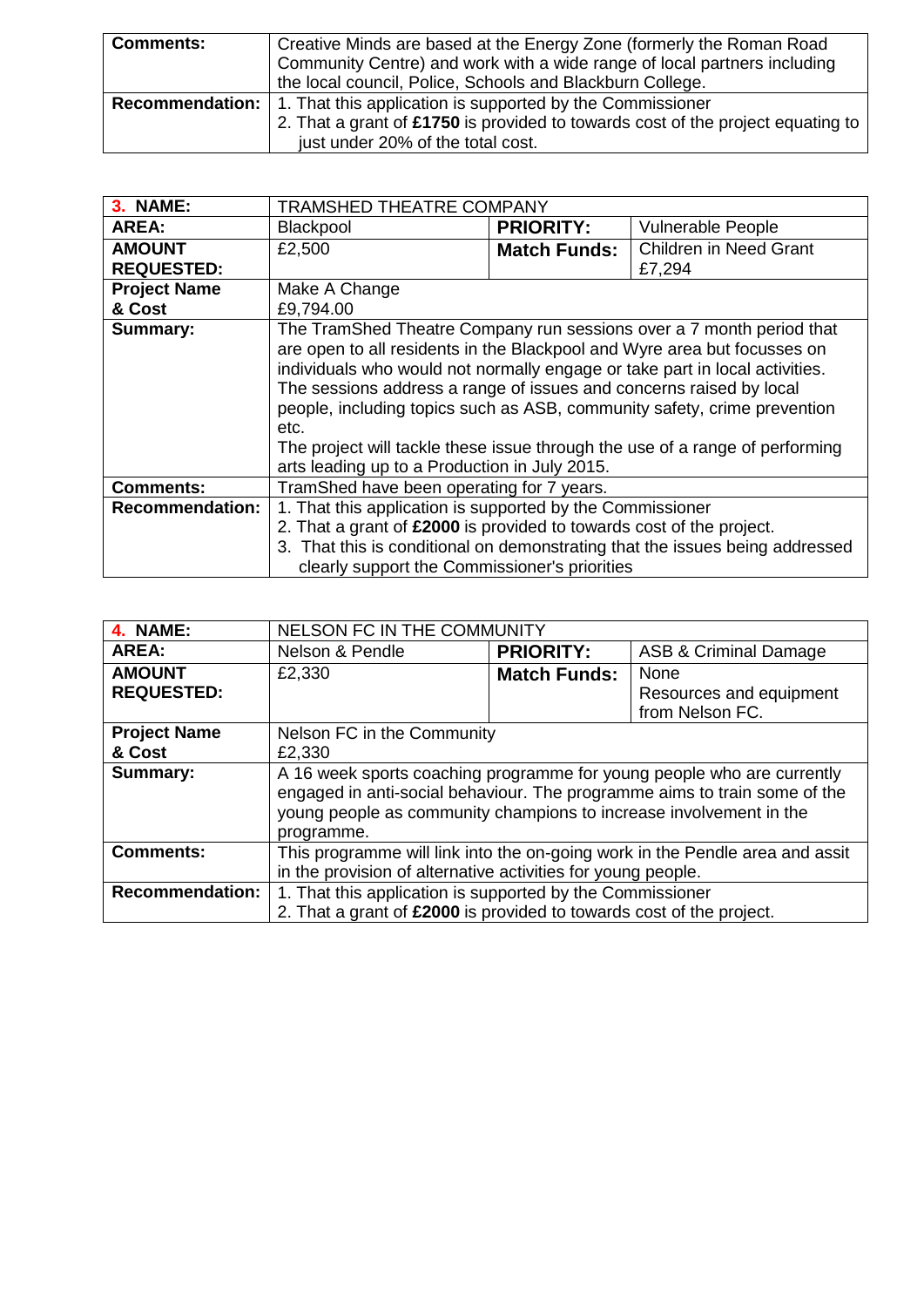The Commissioner is asked to note the following Applications which have been received that do not match the Terms & Conditions or Criteria for the fund:

| A. NAME:               | PENDLE LEISURE TRUST                                                         |                     |                                                                        |
|------------------------|------------------------------------------------------------------------------|---------------------|------------------------------------------------------------------------|
| AREA:                  | <b>PENDLE</b>                                                                | <b>PRIORITY:</b>    | <b>ASB &amp; Criminal Damage</b>                                       |
| <b>AMOUNT</b>          | £2,000                                                                       | <b>Match Funds:</b> | <b>Pendle Leisure Trust</b>                                            |
| <b>REQUESTED:</b>      |                                                                              |                     | £4,050.00                                                              |
| <b>Project Name</b>    | Aiming High                                                                  |                     |                                                                        |
| & Cost                 | £6,050                                                                       |                     |                                                                        |
| <b>Details:</b>        | The proposed programme is an after school club providing a range of          |                     |                                                                        |
|                        | activities for young people in Pendle but will target a number of wards that |                     |                                                                        |
|                        | have high level of deprivation.                                              |                     |                                                                        |
| <b>Recommendation:</b> | 1. That this application is <b>NOT</b> supported by the Commissioner         |                     |                                                                        |
|                        | 2. That it is noted that the application does match the Terms and Conditions |                     |                                                                        |
|                        |                                                                              |                     | of the fund – the Trust has unrestricted reserves of more than £10,000 |

| <b>B. NAME:</b>        | <b>DISABILITY EQUALITY (NW) LTD</b>                                          |                     |                           |
|------------------------|------------------------------------------------------------------------------|---------------------|---------------------------|
| AREA:                  | <b>PRESTON</b>                                                               | <b>PRIORITY:</b>    | <b>Vulnerable People</b>  |
| <b>AMOUNT</b>          | £2,100.00                                                                    | <b>Match Funds:</b> | Support in-kind           |
| <b>REQUESTED:</b>      |                                                                              |                     | Match funding from        |
|                        |                                                                              |                     | Lancashire Adult Learning |
| <b>Project Name</b>    | Recognise & Report                                                           |                     |                           |
| & Cost                 | £5,625.00                                                                    |                     |                           |
| <b>Details:</b>        | The project aims to increase the number of disabled people that understand   |                     |                           |
|                        | what disability hate crimes and incidents are and where to report them.      |                     |                           |
| <b>Recommendation:</b> | 1. That this application is <b>NOT</b> supported by the Commissioner         |                     |                           |
|                        | 2. That it is noted that the application does match the Terms and Conditions |                     |                           |
|                        | of the fund - the Organisation has unrestricted reserves of more than        |                     |                           |
|                        | £10,000.                                                                     |                     |                           |

| <b>C. NAME:</b>        | ST OSWALDS COMMUNITY HALL                                                    |                     |         |
|------------------------|------------------------------------------------------------------------------|---------------------|---------|
| AREA:                  | <b>BLACKBURN</b>                                                             | <b>PRIORITY:</b>    | Unclear |
| <b>AMOUNT</b>          | £2,000.00                                                                    | <b>Match Funds:</b> | None    |
| <b>REQUESTED:</b>      |                                                                              |                     |         |
| <b>Project Name</b>    | <b>Community Hall Development</b>                                            |                     |         |
| & Cost                 | £16,000+ for overall re-development                                          |                     |         |
|                        | £2000.00 for CCTV & Security System                                          |                     |         |
| Details:               | Re-development of the Community Hall to improve the facilities for the local |                     |         |
|                        | community with a view to expanding the use by community groups.              |                     |         |
|                        | The application is for CCTV and security systems for the building            |                     |         |
| <b>Recommendation:</b> | 1. That this application is <b>NOT</b> supported by the Commissioner         |                     |         |
|                        | 2. That it is noted that the application does not clearly support any of the |                     |         |
|                        | <b>Commissioner's Priorities.</b>                                            |                     |         |
|                        | 3. The total cost of the re-development project is in excess of the £10,000  |                     |         |
|                        | limit set for the fund.                                                      |                     |         |

| D. NAME:                           | <b>FYLDE FOODBANK</b>                                                                                                                      |                     |                                                                                            |
|------------------------------------|--------------------------------------------------------------------------------------------------------------------------------------------|---------------------|--------------------------------------------------------------------------------------------|
| <b>AREA:</b>                       | <b>FYLDE</b>                                                                                                                               | <b>PRIORITY:</b>    | Unclear                                                                                    |
| <b>AMOUNT</b><br><b>REQUESTED:</b> | £617.40                                                                                                                                    | <b>Match Funds:</b> | <b>County Councillor Grants</b><br>St Annes Town council<br>Local Churches &<br>businesses |
| <b>Project Name</b>                | Fylde Foodbank                                                                                                                             |                     |                                                                                            |
| & Cost                             | £5,000                                                                                                                                     |                     |                                                                                            |
| Details:                           | Provision of food supplies for local families that are in crisis and unable to<br>access sufficient resources to buy even the basic foods. |                     |                                                                                            |